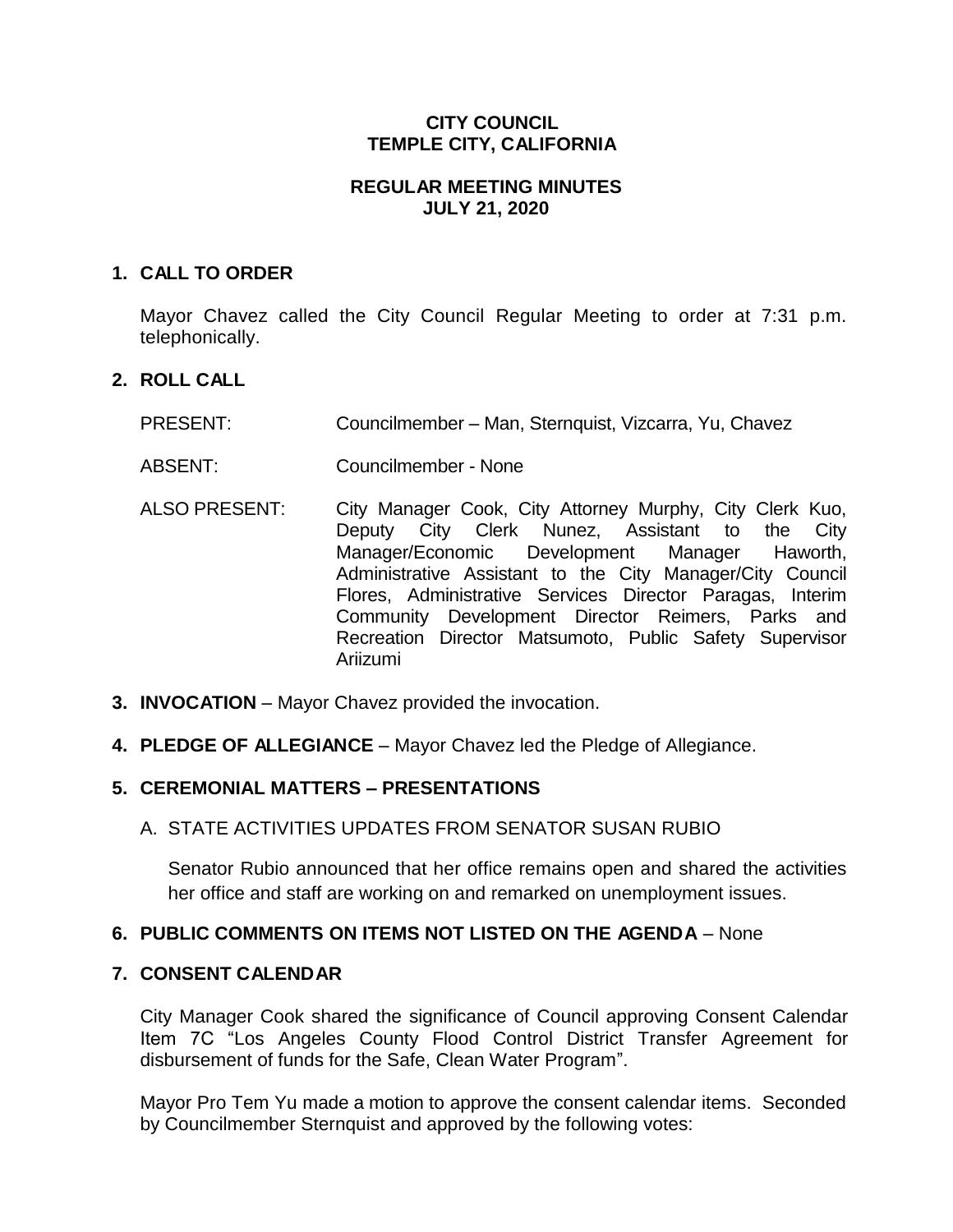City Council Minutes July 21, 2020 Page 2 of 6

> AYES: Councilmember – Man, Sternquist, Vizcarra, Yu, Chavez NOES: Councilmember – None ABSENT: Councilmember – None ABSTAINED: Councilmember – None

#### A. [APPROVAL](https://ca-templecity.civicplus.com/DocumentCenter/View/14784/02-7A--CCM---2020-07-07) OF MINUTES

The City Council is requested to review and approve the Minutes of the Regular City Council Meeting of July 7, 2020.

Action: Approved.

#### B. [PLANNING COMMISSION MEETING ACTIONS](https://ca-templecity.civicplus.com/DocumentCenter/View/14785/03-7B--PC-Actions---from-2020-6-23)

The City Council is requested to receive and file actions of the Regular Planning Commission Meeting of June 23, 2020.

Action: Received and filed update.

## C. [APPROVAL OF LOS ANGELES COUNTY FLOOD CONTROL DISTRICT](https://ca-templecity.civicplus.com/DocumentCenter/View/14786/04-7C--Safe-Clean-Water-Program_Staff-Report_W-ATTACHMENT)  [TRANSFER AGREEMENT FOR THE DISBURSEMENT OF FUNDS FOR THE](https://ca-templecity.civicplus.com/DocumentCenter/View/14786/04-7C--Safe-Clean-Water-Program_Staff-Report_W-ATTACHMENT)  [SAFE, CLEAN WATER PROGRAM](https://ca-templecity.civicplus.com/DocumentCenter/View/14786/04-7C--Safe-Clean-Water-Program_Staff-Report_W-ATTACHMENT)

The City Council is requested to approve the Los Angeles County Flood Control District Transfer Agreement for disbursement of funds for the Safe, Clean Water Program.

Action: **Authorized the City Manager to execute the Los** Angeles County Flood Control District Transfer Agreement for the disbursement of Safe, Clean Water Program funds to the City of Temple City.

#### D. [RESOLUTION SUPPORTING A LOCAL EARLY ACTION PLANNING \(LEAP\)](https://ca-templecity.civicplus.com/DocumentCenter/View/14787/05-7D--LEAP-Grant-Application_Staff-Report_W-ATTACHMENT)  [GRANT APPLICATION TO THE CALIFORNIA HOUSING AND COMMUNITY](https://ca-templecity.civicplus.com/DocumentCenter/View/14787/05-7D--LEAP-Grant-Application_Staff-Report_W-ATTACHMENT)  [DEVELOPMENT DEPARTMENT IN THE AMOUNT OF \\$85,000 FOR THE](https://ca-templecity.civicplus.com/DocumentCenter/View/14787/05-7D--LEAP-Grant-Application_Staff-Report_W-ATTACHMENT)  [PREPARATION OF A HOUSING ELEMENT](https://ca-templecity.civicplus.com/DocumentCenter/View/14787/05-7D--LEAP-Grant-Application_Staff-Report_W-ATTACHMENT)

The City will begin preparing a housing element update for the 2021-2029 planning period in anticipation of the October 15, 2021 deadline. The City is requesting grant funding so that it can hire a consultant to assist the planning staff through the entire process of updating the housing element.

Action: Adopted Resolution 20-5484 authorizing and directing the City Manager to apply for and submit an application for a LEAP grant and if the grant is approved authorizing the City Manager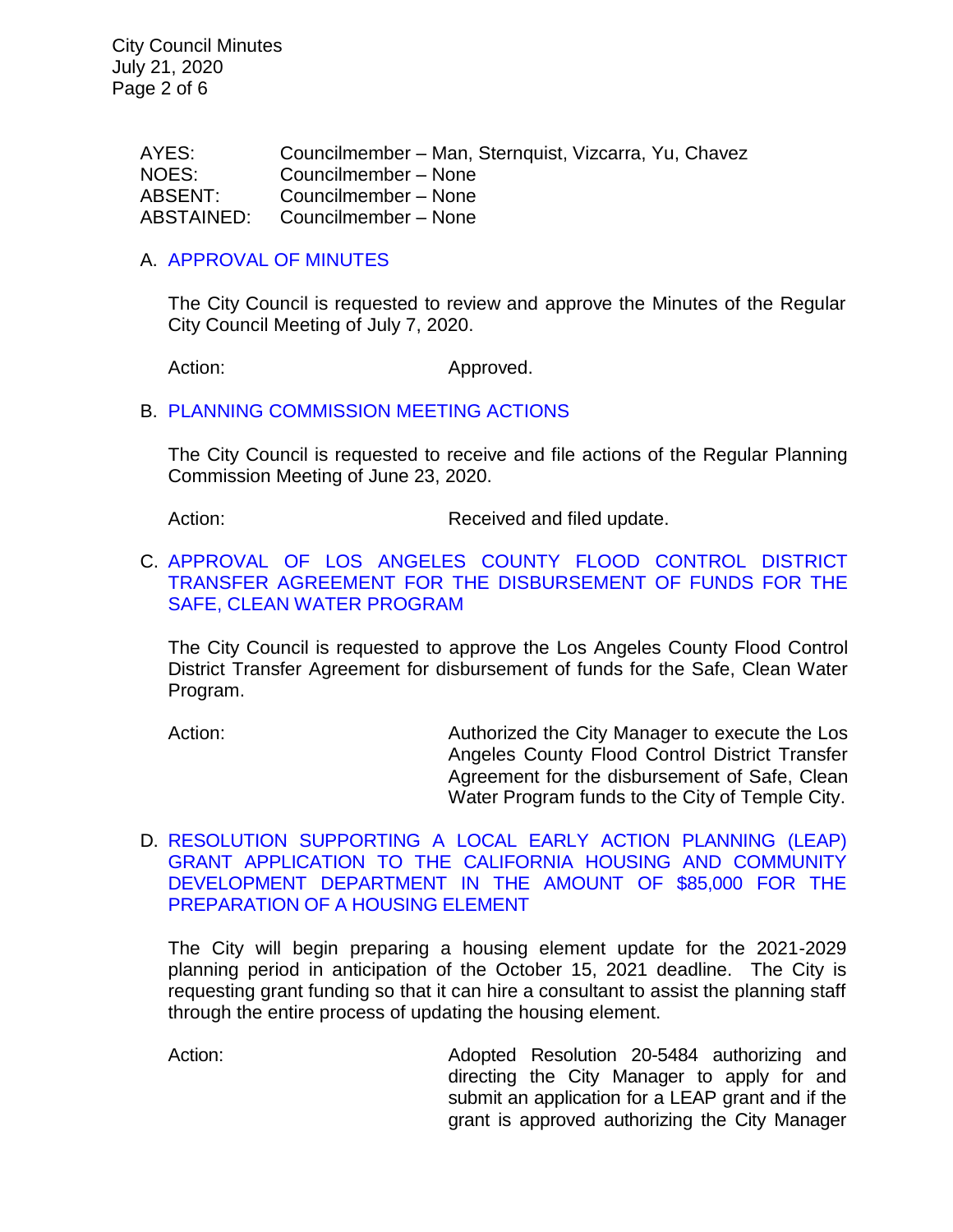enter into and execute an agreement with the State of California.

## E. [THIRD AMENDMENT TO THE PROFESSIONAL SERVICES AGREEMENT WITH](https://ca-templecity.civicplus.com/DocumentCenter/View/14788/06-7E--R3-Consulting_Third-Amendment-to-Agreement-for-Services_Staff-Report_W-ATTACHMENTS)  [R3 CONSULTING GROUP, INC.](https://ca-templecity.civicplus.com/DocumentCenter/View/14788/06-7E--R3-Consulting_Third-Amendment-to-Agreement-for-Services_Staff-Report_W-ATTACHMENTS)

R3 has been providing consulting services relating to waste hauling services since January 2018. Due to the need of continued services from R3, the Third Amendment calls for an additional cost of \$37,001, increasing R3's total contract amount to \$102,000. For FY 2019-2020, additional services were required that took the costs over by \$17,001.

Action:

- 1. Approved a third amendment to the Professional Services Agreement with R3 Consulting Group, Inc. relating to waste hauling services;
- 2. Authorized the City Manager to sign the Third Amendment increasing the contract amount by \$37,001 for a total of \$102,000 and extending the term to June 30, 2021; and
- 3. Approved an appropriation of \$17,001 for Fiscal Year (FY) 2019-20 for additional services performed.
- F. [APPROVAL OF PLANS AND AUTHORIZATION TO INVITE BIDS FOR THE LAS](https://ca-templecity.civicplus.com/DocumentCenter/View/14796/07-7F--Staff-Report_LAS-TUNAS-REHAB-PHASE-2-SULTANA-TO-BALDWIN-7-21-2020_W-ATTACHMENTS)  [TUNAS DRIVE PAVEMENT REHABILITATION](https://ca-templecity.civicplus.com/DocumentCenter/View/14796/07-7F--Staff-Report_LAS-TUNAS-REHAB-PHASE-2-SULTANA-TO-BALDWIN-7-21-2020_W-ATTACHMENTS) PHASE 2 FROM SULTANA [AVENUE TO BALDWIN AVENUE,](https://ca-templecity.civicplus.com/DocumentCenter/View/14796/07-7F--Staff-Report_LAS-TUNAS-REHAB-PHASE-2-SULTANA-TO-BALDWIN-7-21-2020_W-ATTACHMENTS) CIP NO. P20-07

Las Tunas Drive from west city limit to from Sultana Avenue to Baldwin Avenue is identified for pavement rehabilitation in City's updated Pavement Management Program Report. This is the second phase of the pavement rehabilitation along Las Tunas Drive.

Action: Approved plans for the Las Tunas Drive Pavement Rehabilitation Phase 2 from Sultana Avenue to Baldwin Avenue, and authorized staff to advertise the project for bids.

G. [ADOPTION OF RESOLUTION NO. 20-5485](https://ca-templecity.civicplus.com/DocumentCenter/View/14790/08-7G---CC-Warrant) APPROVING PAYMENT OF BILLS [FOR FISCAL YEAR 2020-21](https://ca-templecity.civicplus.com/DocumentCenter/View/14790/08-7G---CC-Warrant)

The City Council is requested to adopt Resolution No. 20-5485 authorizing the payment of bills.

Action: Mathematic Contract Adopted Resolution No. 20-5485.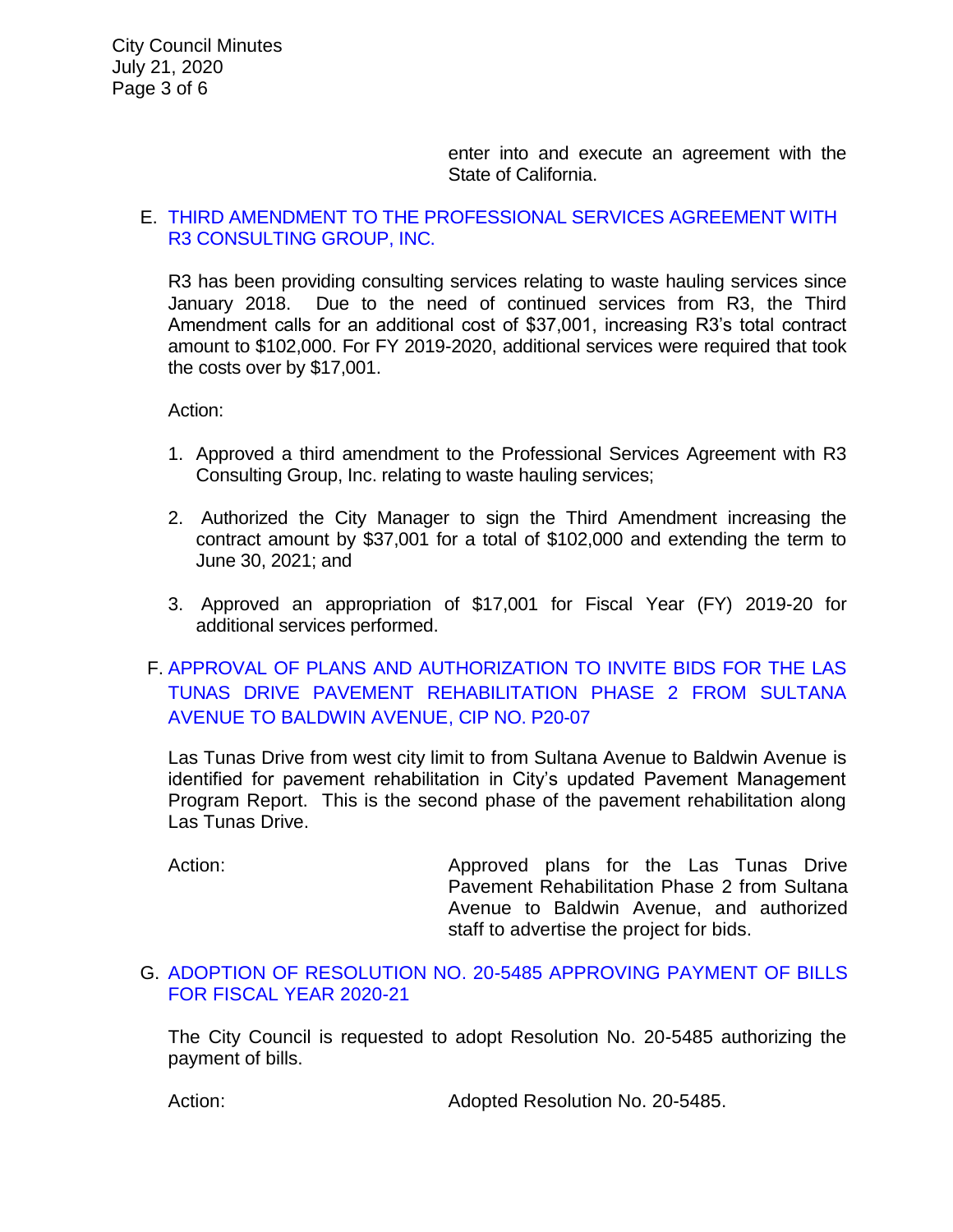#### **8. PUBLIC HEARING** – None

#### **9. UNFINISHED BUSINESS** – None

#### **10. NEW BUSINESS**

## A. [OVERVIEW OF TEMPORARY EMERGENCY ACTION RELATED TO](https://ca-templecity.civicplus.com/DocumentCenter/View/14795/09-10A--Staff-Report-COVID-21-July-29-2020_FINAL)  [CONTINUITY OF CITY SERVICES AND PERSONNEL AND REQUEST FOR](https://ca-templecity.civicplus.com/DocumentCenter/View/14795/09-10A--Staff-Report-COVID-21-July-29-2020_FINAL)  **[DIRECTION](https://ca-templecity.civicplus.com/DocumentCenter/View/14795/09-10A--Staff-Report-COVID-21-July-29-2020_FINAL)**

Before the expiration date of August 20, 2020, the City Manager is seeking direction from the Council regarding those members of staff who fall into the category of receiving paid administrative leave.

City Manager Cook gave a summary of the staff report.

Mayor Chavez opened public comment. Hearing no request to speak, Mayor Chavez closed public comment.

Mayor Pro Tem Yu made a motion directing the City Manager to continue paid administrative leave for the period of August 11, 2020 to September 30, 2020 for all employees except for Senior Recreation Leaders and Recreation Leaders who will be paid for time worked. Seconded by Councilmember Sternquist and approved by the following votes:

| AYES:      | Councilmember – Man, Sternquist, Vizcarra, Yu, Chavez |
|------------|-------------------------------------------------------|
| NOES:      | Councilmember - None                                  |
| RECUSED:   | Councilmember - None                                  |
| ABSTAINED: | Councilmember - None                                  |

- **11. UPDATE FROM CITY MANAGER** reported on the City Manager's meeting with Senator Rubio regarding upcoming housing bills/ legislation, his call with the Sheriff's Department, and on the City's renter and small business assistance subsidies program.
- **12. UPDATE FROM CITY ATTORNEY** briefly mentioned that County has made updates to their rental eviction moratorium ordinance and that there are updates to the conflict of interest laws.

## **13. COUNCIL REPORTS REGARDING AD HOC OR STANDING COMMITTEE MEETINGS**

A. SCHOOL DISTRICT/CITY STANDING COMMITTEE (Councilmember Man and Mayor Chavez) – Formed 1/3/2012

No report.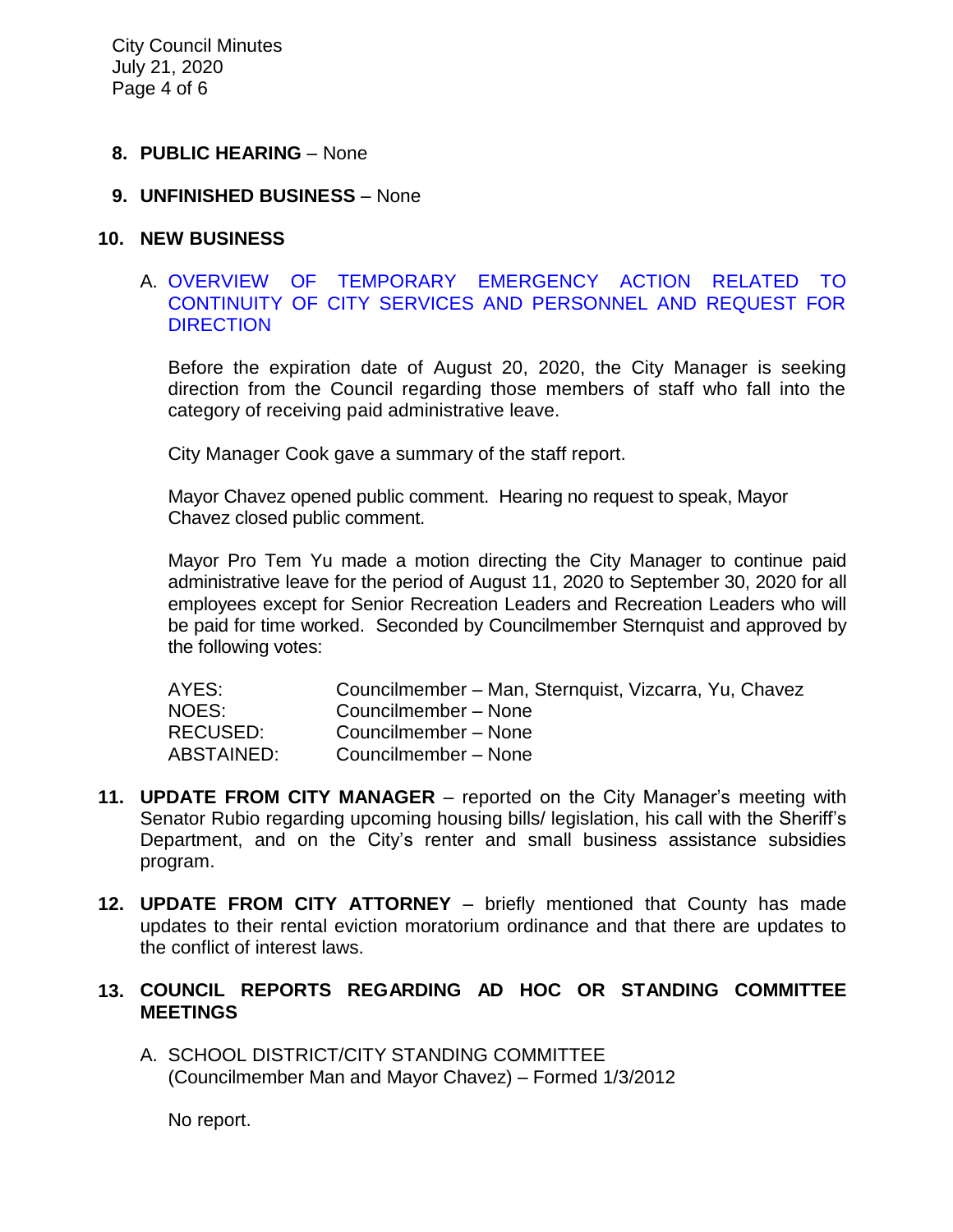B. LAS TUNAS DOWNTOWN REVITALIZATION STANDING COMMITTEE (Mayor Chavez and Mayor Pro Tem Yu) – Formed 2/18/2014

No report.

C. FUTURE DEVELOPMENT OF CITY PROPERTIES STANDING COMMITTEE (Mayor Pro Tem Yu and Councilmember Man) – Formed 2/18/2014

No report.

D. AUDIT STANDING COMMITTEE (Mayor Chavez and Mayor Pro Tem Yu) – Formed 7/15/2014

No report.

E. FACILITIES, PUBLIC WORKS, AND INFRASTRUCTURE STANDING **COMMITTEE** (Mayor Pro Tem Yu and Councilmember Man) – Formed 4/4/2017

No report.

F. PRIMROSE PARK ART ELEMENT AD HOC (Councilmember Vizcarra and Mayor Pro Tem Yu) – Formed 5/19/20

No report.

# **14. COUNCIL ITEMS SEPARATE FROM THE CITY MANAGER'S REGULAR AGENDA**

- A. COUNCILMEMBER MAN thanked Hualien County/Taiwan, City's sister city, for donating personal protective equipment to Temple City.
- B. COUNCILMEMBER STERNQUIST shared that she received a call from a business owner requesting that the city waive its \$40 outdoor dining permit fee.
- C. COUNCILMEMBER VIZCARRA commented on businesses that are offering outdoor dining.
- D. MAYOR PRO TEM YU remarked on City staff working remotely and the challenges that the local businesses are dealing with due to COVID-19.
- E. MAYOR CHAVEZ Thanked Hualien County/Taiwan, City's sister city, for their donation of personal protective equipment to Temple City, commented on the importance of wearing mask when out in public, and shared that Mayor Pro Tem Yu will be receiving an award for "Public Service" from the Chinese American Construction Professional Association.